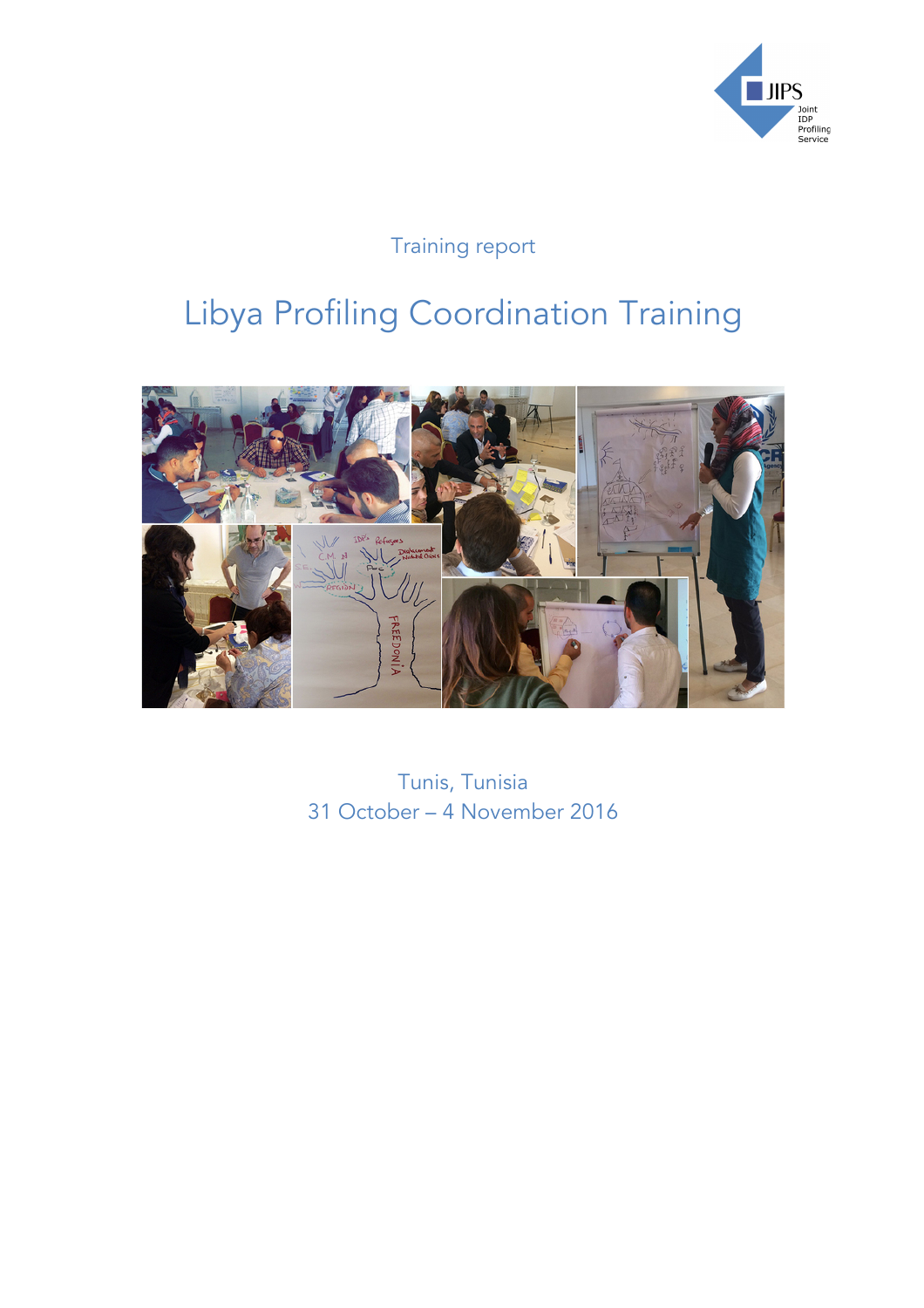

## Background

From the 31 October – 4 November 2016, with support from UNHCR and DRC, JIPS provided a five-day Profiling Coordination Training (PCT) for practitioners responding to the displacement crisis in Libya. Representatives from government, UN agencies and NGOs took part and learned how to design and implement a collaborative profiling process through a simulated training exercise based in the fictional country of Freedonia.

This was the second time that JIPS has offered a country-specific PCT in contrast to its regular global and regional training events (the other being a shorter training in the Kurdistan Region of Iraq). Following a request from UNHCR Libya, JIPS designed the training to provide municipalities from both the East and West of Libya, and the federal government of Libya as well as the humanitarian community with a clear understanding of what profiling is, and what it can offer. The training simulation centered on the role of a profiling working group in collaboratively steering and managing any profiling exercise.

The objective of the training was to provide the humanitarian community and the government municipalities and federal government of Libya with an understanding of what profiling is, and what this can offer. The training covered the technical aspects of designing and conducting a profiling exercise, and covered areas such as methodology design, mapping of populations, sampling, qualitative and quantitative data collection methods, developing an analysis plan, themes and indicators, data collection tools, and data analysis and data interpretation. The agenda for the training is provided as an annex to this report.

## About the PCT

The Profiling Coordination Training (PCT) is a practical, hands-on training held over five or six days that takes participants through the entire profiling process. The content is built around JIPS' experience of profiling displacement situations. The training leads participants through each stage of the profiling process.

The entire training is based in the fictional country of Freedonia, which has been constructed specifically to support the learning outcomes of the individual sessions. Examples and case studies from JIPS' work are also used to help put the theory into context. Over the course of the training sessions, participants develop and apply a range of vital profiling skills, including:

- Identifying when profiling is the most appropriate approach
- Understanding key players and establishing a coordination mechanism for profiling
- Developing an effective methodology, based on quantitative and qualitative methods
- Creating questionnaires, analysis plans and advocacy strategies
- Organising field data collection and data processing
- Analysing data, developing collaborative recommendations and disseminating results

The practical emphasis of the PCT gives participants the sense that they have actually undertaken a profiling exercise, boosting technical knowledge and enhancing their confidence to carry out a real project in the future.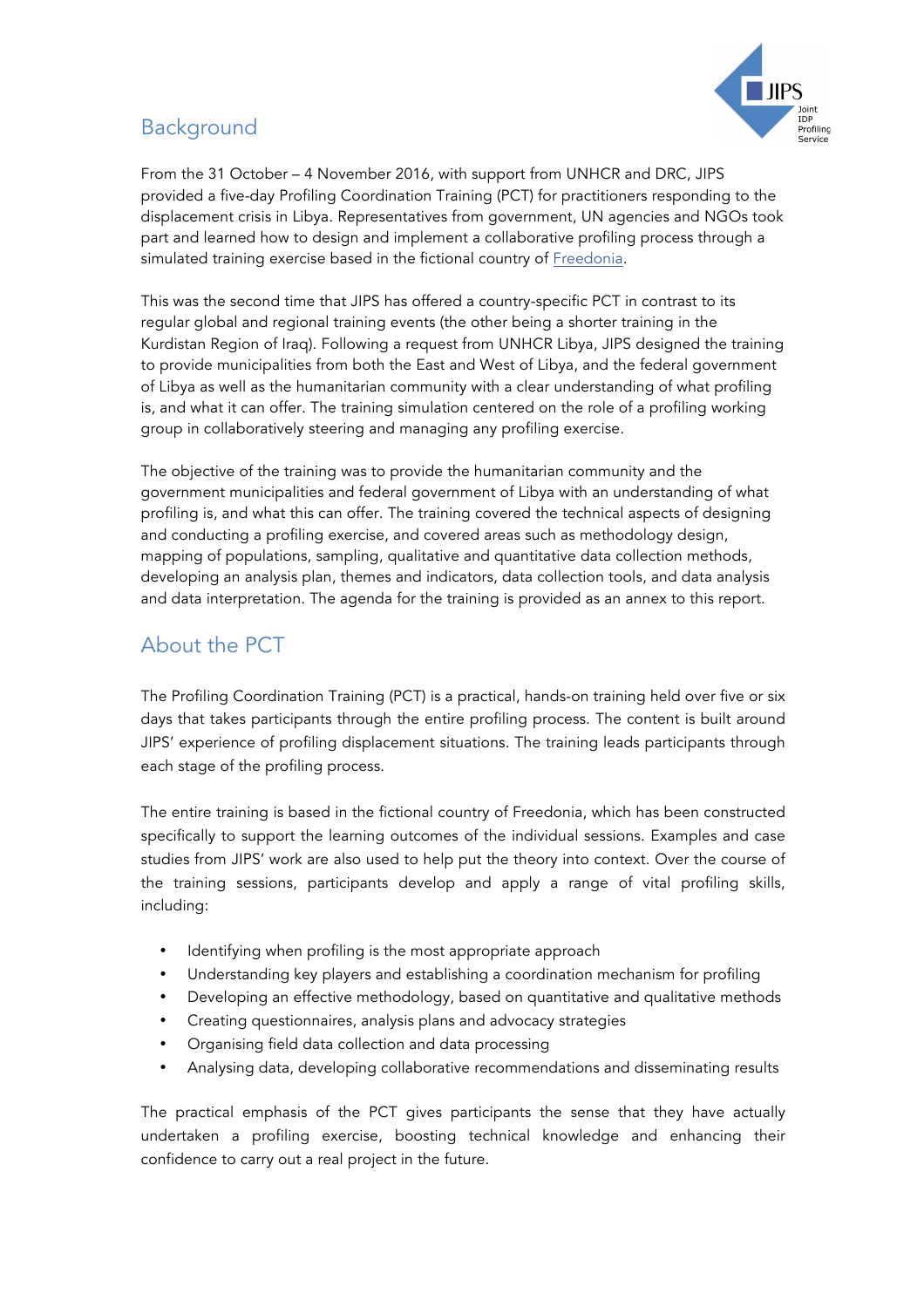

# The Libya PCT facilitation team

The training venue and logistics was organised by UNHCR, who had invited and hosted JIPS for the training. JIPS provided three facilitators for the training, plus the preparation of materials. UNHCR provided two additional support facilitators and the Danish Refugee Council (DRC) provided a support facilitator.

The additional support facilitators meant that there were six facilitators in total. This meant that several sessions could be run in small groups, with one facilitator supporting each of the small groups giving guided instructions and feedback and ensuring that any questions or challenges were addressed for each individual participant. The addition of a facilitator from DRC, with expertise in protection and who could speak Arabic, was essential to the training running effectively.

In addition to the six-person facilitation team, two translators/ interpreters ran simultaneous translation throughout the training, enabling English to Arabic and Arabic to English translation to happen throughout. Key documents and hand-outs were also translated into Arabic.

# The Libya PCT participants

Participants came from several government agencies and from municipalities in both the East and West of Libya, they also came from NGO's and UN agencies including UNHCR, UN OCHA, IOM, UN Women, UNMAS, UNFPA, WHO, STACO, REACH, CESVI, Save the Children, International Medical Corps, Handicap International, and Mercy Corps.

The levels of the participants' knowledge on data collection and analysis and on humanitarian issues was varied, but this is the usual situation for a PCT and is easily addressed through the group exercises and engagement of facilitators with groups.

The main challenge for the training was that not all of the participants spoke English, while nearly all spoke Arabic. The training was only designed in English, and the translation of a few materials into Arabic only happened during the training event itself. As the facilitation team only had one Arabic speaker, English to Arabic simultaneous translation had to happen throughout the week, meaning that facilitators had to speak very slowly, and this proved a challenge for the team to cover all of the content.

The participants were extremely professional and diligent throughout the week despite the obvious challenges with working in Arabic and English, and without their dedicated approach learning objectives could easily have been missed.

## Participant feedback

• *"Really interesting training. The profiling approach permits us to understand well how to organize an assessment"*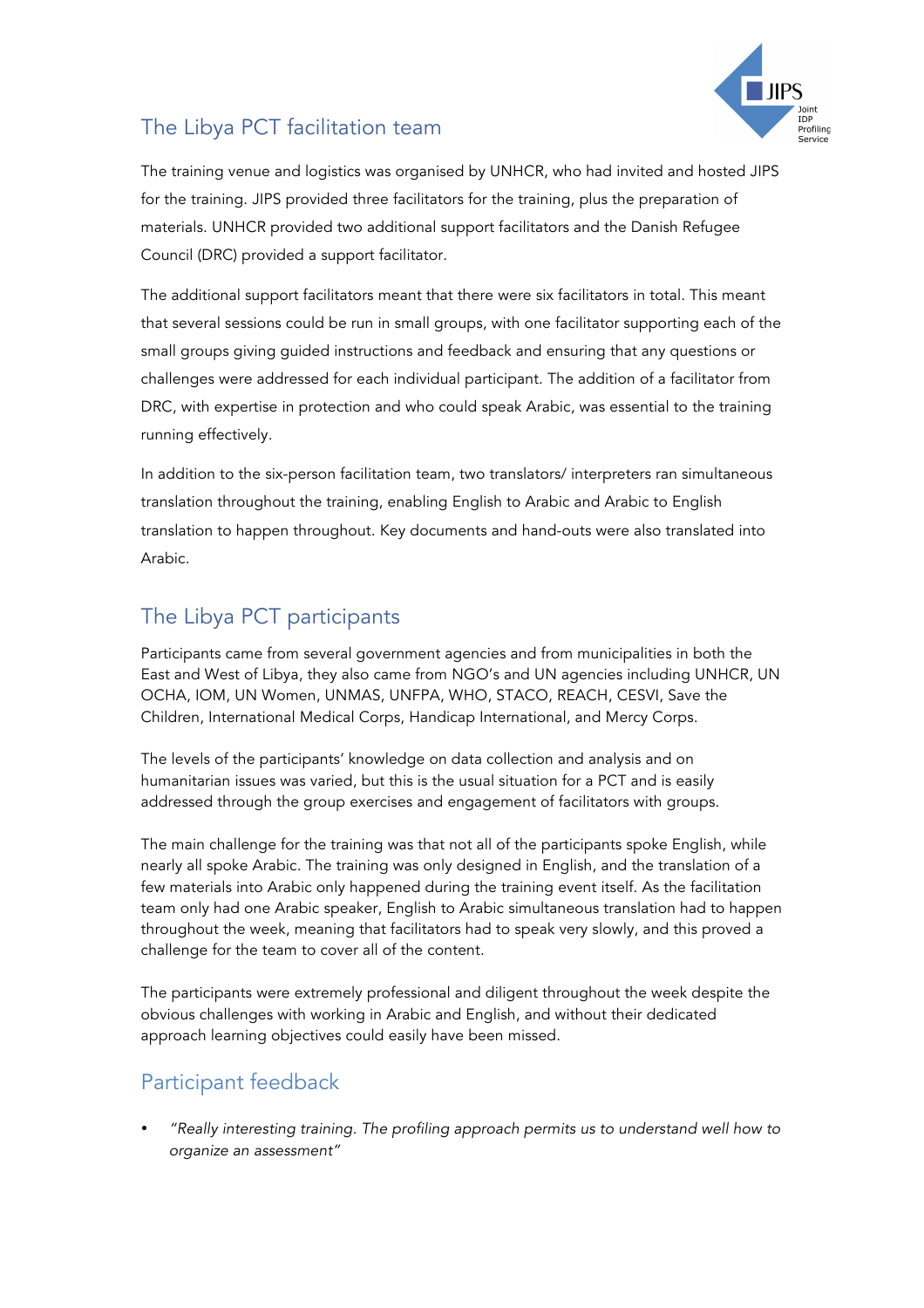

- *"Very good. It helped me to revive my information and also "pick up" new information that was missing"*
- *"Very positive"*
- *"Lot of learning - useful for my job"*
- *"Great experience with the training materials, trainers, and content"*
- *"Overall it was excellent"*
- *"It was very good"*
- *"Very good highly participative"*

## Participants' high points of the training

- *"Explanation of the full process in 5 days including side learning about different techniques Interactivity, Concrete examples, Variety of activities, useful and relevant"*
- *"Very interactive sessions - interesting topics"*
- *"Presentation clear and comprehensive"*
- *"The statistics, quantitative data"*
- *"Trainers are the strong point of the training"*
- *"Strong relations, good organizing"*

#### Participants' low points of the training

- *"Needed more local civil society organisations to be trained"*
- *"Most exercises, especially presentations of results of profiling some parts a bit rushed, eg last part on validation, dissemination… if such a short time is dedicated to it in the training, the same will likely happen in a real profiling"*
- *"Gaps between the different background/level of knowledge among participants, group should be more homogeneous"*

*"Some session were requiring more time to [go]through the material"* 

- *"Language difficulty in translating"*
- *"Introduce more energizers - we had it only on first day"*
- *"Some of the exercises too long although all were important & vital"*
- *"The weak point is the time interval for the package; too short"*
- *"No Arabic, different level of experience which prevent form going in detail"*

#### Summary of the results of the training

In general the training was a success in building knowledge amongst participants of the different aspects of a profiling exercise. This training was able to bring many government officials together from both the East and West of Libya, to discuss how to get better and more in-depth information on displacement in the country. Many of these officials had previously not met and so this was a unique opportunity to build relationships and discuss their work.

The change from a traditional PCT, that focuses on the role of a profiling coordinator, to that of the profiling working group, meant that the participants were better able to see their role in any potential profiling exercise.

Keeping to the Freedonia scenario meant that the training was able to steer clear of any potential roadblocks to learning, such as discussions on existing data in Libya, and on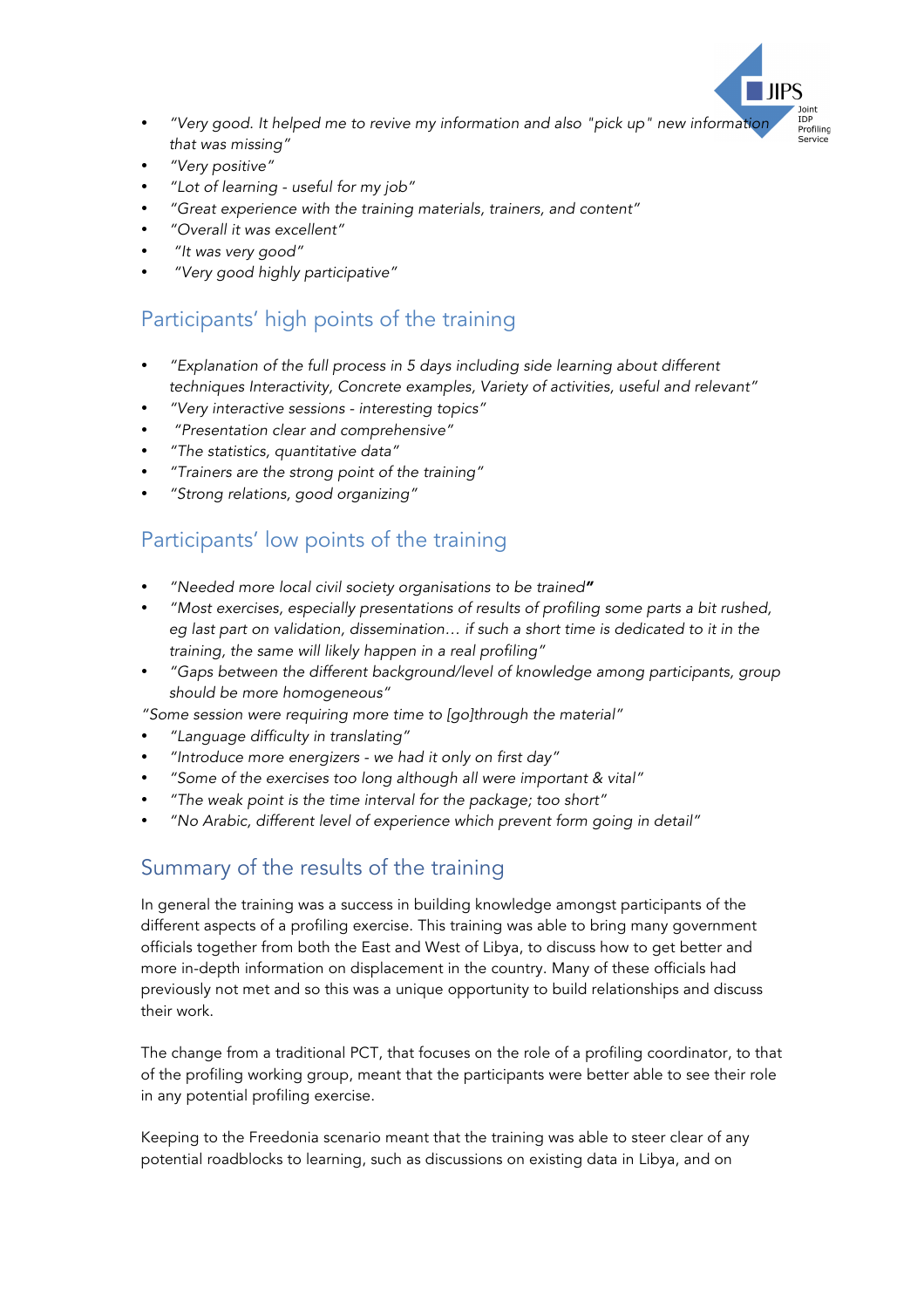

specific objectives for any potential profiling exercise, on which their would be divergent opinions.

Having the participants explore the entire profiling process without focusing on the Libya context enabled the training to go smoothly, to tailor the content to learning objectives and to provide a neutral scenario for all participants to contribute towards throughout the week.

The drawback to this was that discussions on any potential profiling exercise in Libya were therefore limited, and were not really explored during the week.

A meeting was held between UNHCR and government officials after the training, to which JIPS was invited, but the potential for discussions on potential engagement in Libya could have been explored in more depth, in a structured fashion, on the last day, creating a clearer picture of the potential way forward.

In the conclusion on the course many of the participants expressed an interest in coming together to collaboratively undertake a profiling exercise in Libya in 2017.

The main challenges to the training were on language issues, and the fact that the training moved too fast through the material, with participants expressing the view that more time should have been taken to cover the training material in more depth.

### How participants saw a potential profiling exercise in Libya being realised

- *"First convince, ADVOCATE explain to the government how useful it is. Then explore how to ADAPT it to the Libyan context"*
- *"All agencies (UN, international & local) need to carry out Profiling at one time or another. This is a very important exercise for them depends on the location where its going to be conducted"*
- *"Following the steps included in the training :)"*
- *"Full collaboration & buy-in among all Humanitarian Country Team members and gov't"*
- *"It'd difficult at this time due to political crisis. However, first need to take humanitarian community & govt. on board"*
- *"Through local NGO/government - first in the urban area (add migrants)"*
- *"Initiated by UNHCR and gov't, focused on urban areas; IDPs, refugees, and host communities (and migrants?)"*

#### Lessons learned

This training provided an opportunity for JIPS to test the Profiling Coordination Training as an introduction to profiling and up-skilling on collaborative data collection and analysis on displacement at a national level as the first step in any potential engagement.

Although the outcomes of the training have yet to be realised, a review of the process and outputs has shown that the PCT can be an excellent way to bring partners together to discuss profiling as an approach, to give a comprehensive understanding of the role of the profiling working group and the benefits and challenges to the process.